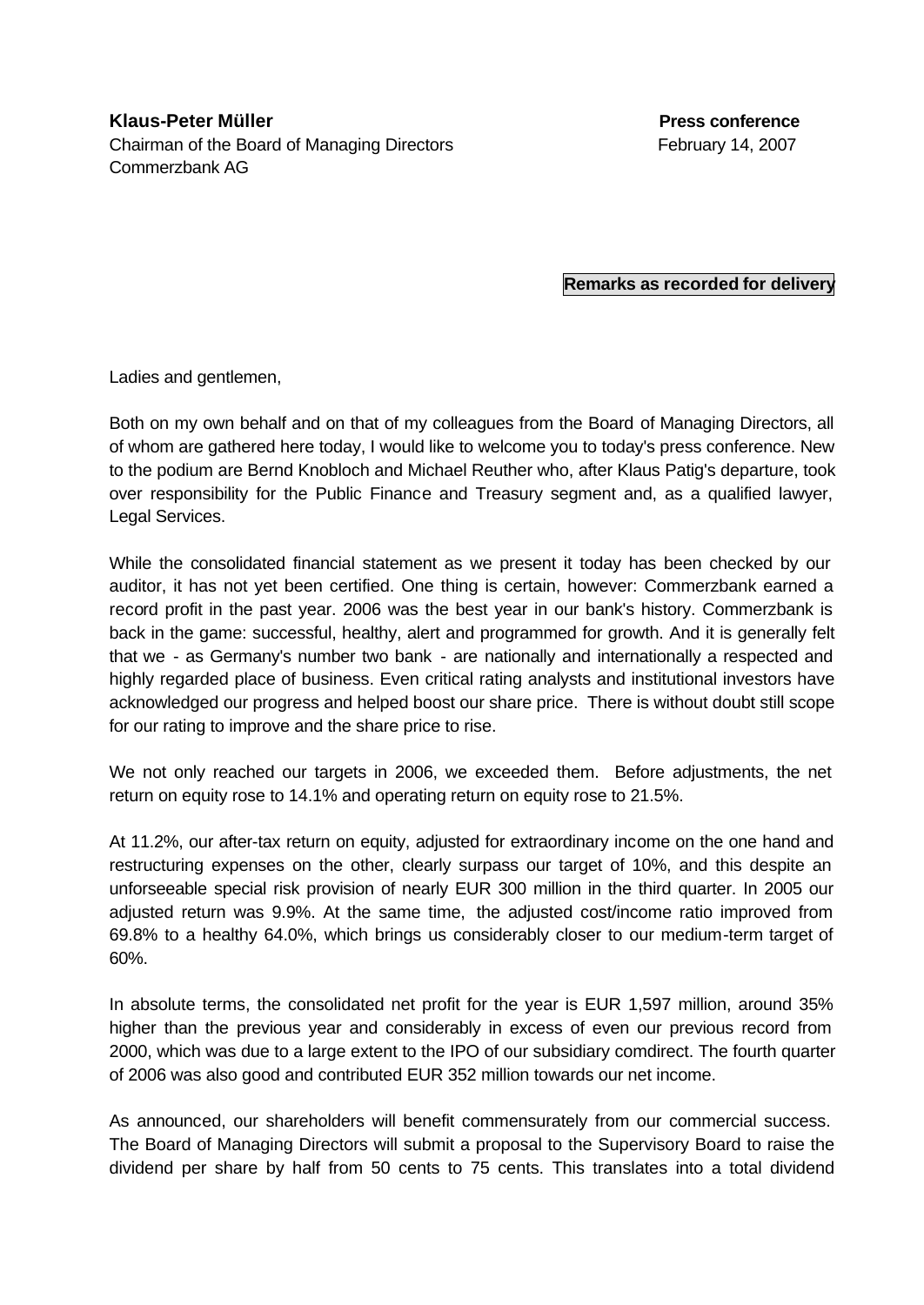payment of EUR 493 million, which makes it our largest distribution to shareholders ever, apart from the exceptional situation in 2000.

In addition to our shareholders, our staff will also receive a larger payment. At the beginning of 2006 we introduced a system of profit sharing, the amount to be graduated according to the actual prior-year return on equity. The return of 14.1% achieved in 2006 means that the third of the yield levels set within the bank has been exceeded. Consequently, the bank will be making available an amount of three quarters of all basic monthly salaries to be paid out. This will be an individual, performance-based payment. Staff on the negotiated pay scale may receive an additional payment based on performance of up to two months' salaries. Those members of staff outside the negotiated pay scale will receive proft-sharing payments under a bonus model. Those whose performance has been above-average should receive above-average remuneration.

Our *Mittelstand* or SME segment and the Corporates & Markets and Commercial Real Estate segments were key contributors to this excellent overall result. A surprisingly dynamic upswing in the economy and the continued liveliness of international equity markets gave us momentum but, in the interest of preventing misunderstandings, I'd like to mention that 2006 didn't just happen on its own.

Competition was simply too intense for that in light of high market liquidity and steadily fierce rivalry from abroad in both retail and corporate banking. And with the yield curve levelling off, business became quite difficult in sub-sectors such as Public Finance and Treasury. In light of these realities, we are all the more pleased to present these figures to you today. And we remain confident for 2007, as well. Initial indications show – and I think this is nearly a tradition now – that January was another good month. The sale of our interest in Germanischer Lloyd also generated extraordinary income of EUR 38 million.

## **2006 in retrospect**

Now I'd like to take a look at the most important details regarding our figures and will begin with the fourth quarter of 2006. In that final quarter, net interest income was EUR 975 million. Owing to the interest situation mentioned, this was indeed somewhat lower than in the previous quarters. In our important core businesses, however, interest earnings continued to rise. Simultaneously we were able to cut back risk provisions considerably to just EUR 79 million as a result of further relaxation in the economic situation, particularly among our corporate customers.

At EUR 781 million, net commission income achieved its highest quarterly result to date. This even surpassed the first quarter's high, season-related results. Equally pleasing was the trading income of EUR 303 million.

The rise in operating costs was primarily a result of higher performance-based bonuses paid to staff as a result of good business performance. Larger investments being made in the course of ongoing efficiency and growth programmes are also making a difference, however.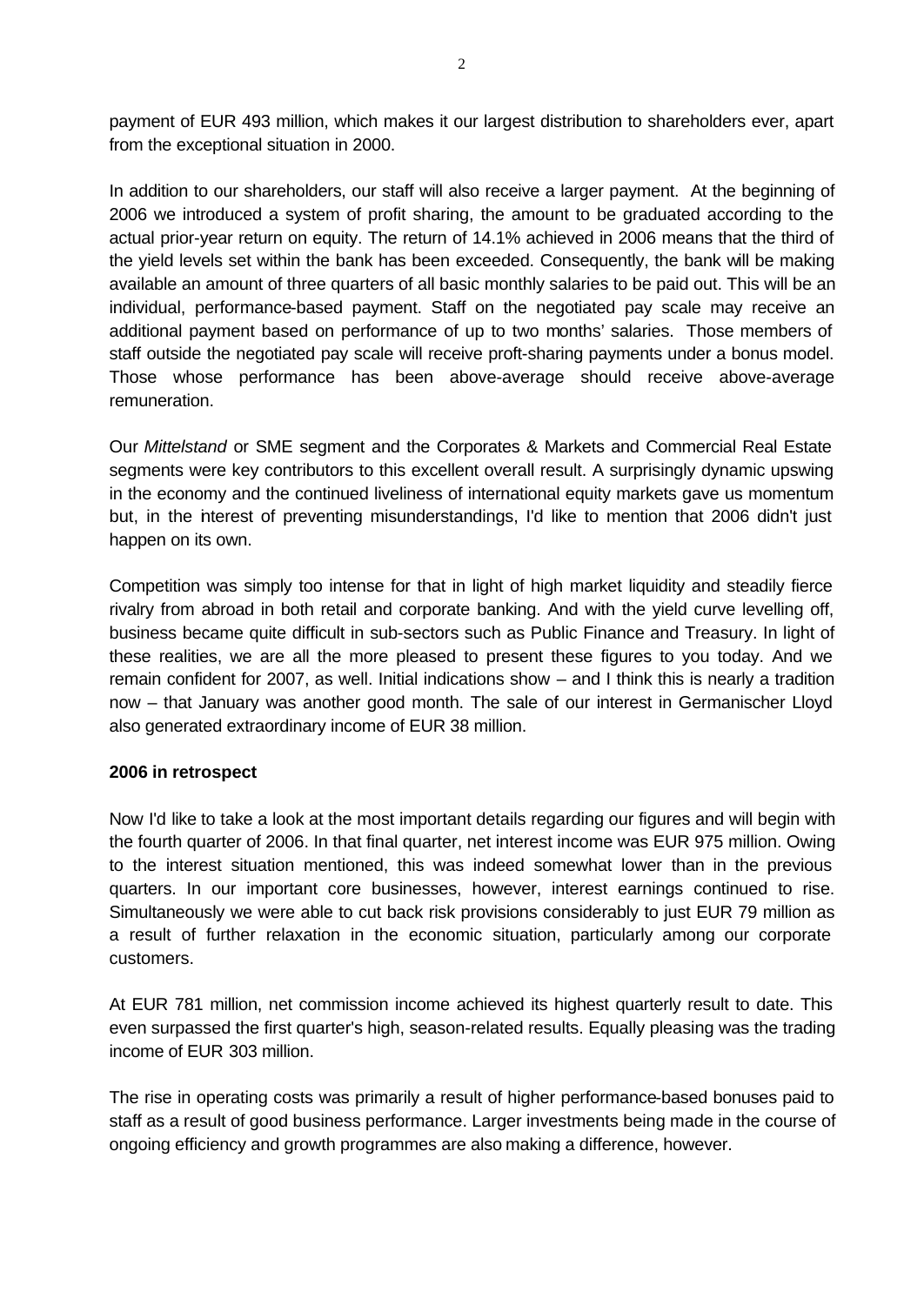All things considered, in the fourth quarter we once again earned a strong operating profit of EUR 631 million. In a pro-forma comparison or, in other words, after fully integrating Eurohypo into earlier comparison data, this translates into a sharp increase of 26% over the same quarter in the previous year.

Even in light of the additional EUR 39 million in restructuring expenses for growth initiatives in Asset Management and Private Banking, the overall consolidated surplus of EUR 352 million was slightly higher than in the previous year.

This takes me to 2006 as a whole: the fact that we were able to boost earnings by more than one quarter to a total of EUR 8.7 billion before loan-loss provisions is a very positive development.

Specifically, net interest income (in a pro-forma comparison) reached the same level as the previous year. In light of the flat yield curve, we are particularly satisfied with the fact that the core operating segments still succeeded in further increasing their interest earnings. Our interest-bearing business thus rests on solid foundations.

Loan-loss provisions accounted for a total of EUR 878 million. If we subtract the one-time charge of EUR 293 million required in the third quarter to harmonize the risk models of Commerzbank and Eurohypo, current provisions have declined by a little over one fifth. Once again, provision requirements were lower in our *Mittelstand* segment, in particular, and there we were even able to make net reversals in the fourth quarter. The decline is also evidence, however, of our cautious value adjustment policies of the past few years. In 2007 current provisions should be below the level of 2006, (i.e. at most EUR 637 on a pro forma basis). Furthermore, as mentioned at our Investors' Day event in September, the additional risk provision requirements for 2007 which arose as a result of the changes in valuation regulations stipulated by IFRS and the Basel II provisions had already been taken into account the previous year. This led to smaller adjustments in previous quarterly figures, particularly in 2005. In 2006 this effect had virtually no impact on net income. We are extremely pleased with net commission income, which continued to improve greatly and reached EUR 2.86 billion. Asset management and private securities trading were the main drivers behind the ongoing upward trend.

Progress here shows that our strategic realignment toward higher commission income is already bearing fruit. During the past year, the greatest leap forward was achieved in the trading result, which grew by over 70% to reach an impressive EUR 1.18 billion. More focussed and more customer-oriented, we have obviously hit upon the right structure for our Corporates & Markets segment, which promises to generate stable earnings even under less favourable market conditions.

For the most part, strong earnings from the investments and securities portfolio stemmed from the sale of our interest in KEB and Ferrari. Despite these prominent divestitures, the balance sheet shows a revaluation reserve of EUR 1.75 billion, insignificantly less than that at the end of 2005. Following these and other sales of the past few years, Hochtief, EADS and Deutsche Börse are examples which demonstrate that we can also acquire shares when this makes good business sense.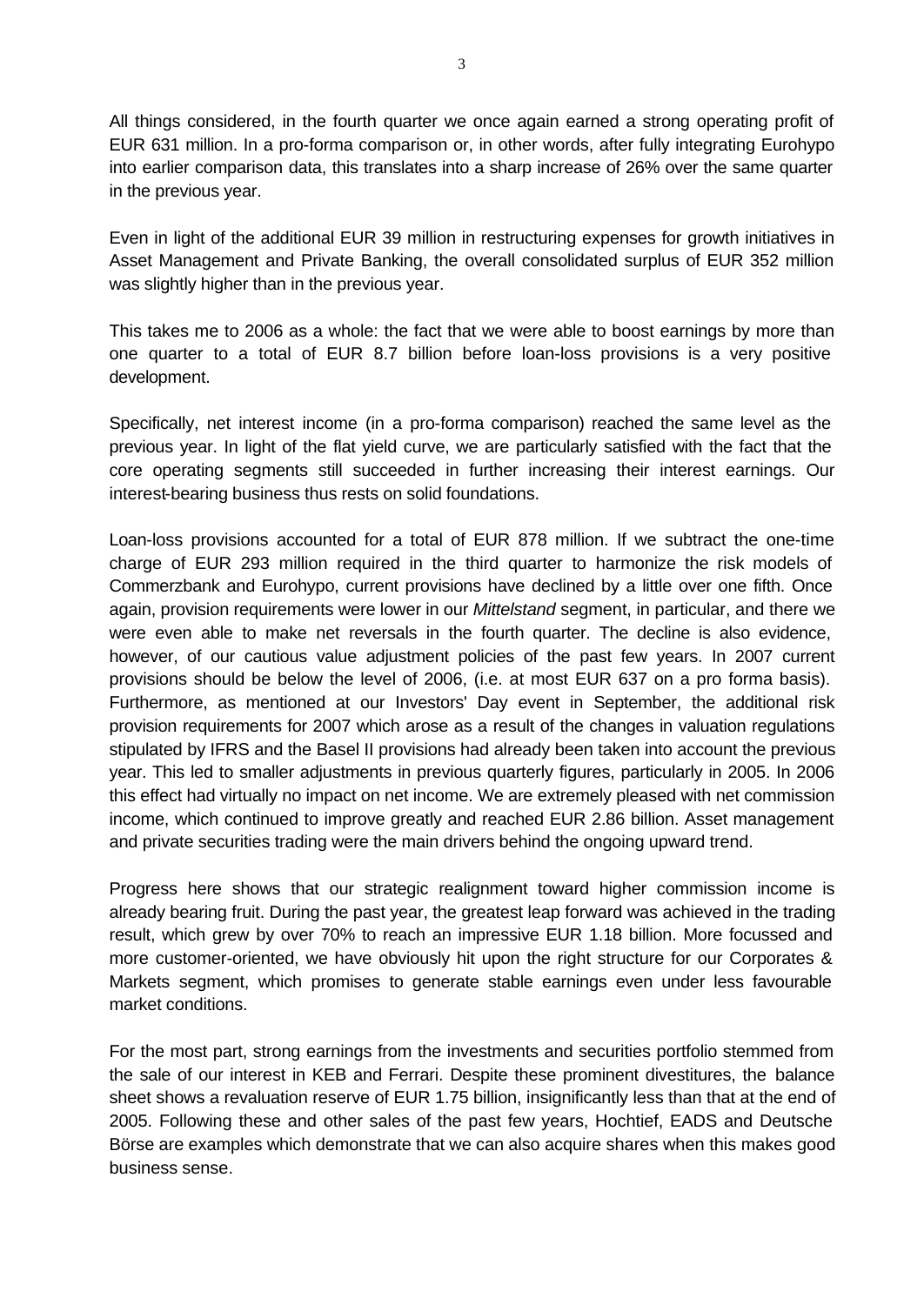A pro-forma comparison revealed a slight increase of 3% in operating expenses for 2006. As I already mentioned, this growth is mainly a result of our good business performance, but is also in part due to the fact that the number of employees working throughout the Group increased to nearly 36,000 over the course of the year.

All in all, this results in a sound operating profit of EUR 2.63 billion for 2006. The operative return on equity improved to 21.5%, while the unadjusted cost/income ratio actually fell below the 60% mark. By way of comparison, though, it was still at 81% in 2001!

We intend to take EUR 493 million of the consolidated surplus after restructuring expenses, rising taxes and profits attributable to minority interests and apply it towards a higher dividend. The remaining EUR 1.1 billion will go into retained earnings. This brings our core capital ratio to 6.7% at year's end, right in the middle of our target range of 6.5% to 7%. Earnings per share climbed to EUR 2.43 in 2006, an increase of 23%.

## **About the individual segments**

Let me say a few words about the individual business areas. The result in the **Private and Business Customers** segment is strongly marked by high restructuring costs and the special risk provision. Operating results thus show a loss of EUR 58 million despite the fact that results from ongoing operations, particularly the 9% increase in commission income, were quite respectable. Regardless of this, we want to and need to improve in this area and have set some ambitious goals which I will discuss in more detail at a later point.

In **Asset Management**, we were able to boost operating profits in 2006 to EUR 139 million, an increase of 19%. Both Cominvest and our foreign subsidiaries Jupiter and CCR contributed to this pleasing performance. Assets under management by the Group as a whole grew by 14% to reach a total of EUR 112 billion by the end of the year.

Our *Mittelstand* segment held its successful course and, with operating profits reaching EUR 817 million, contributed nearly one third of the bank's overall profit. Both net interest income and net commission income increased while risk provisions were cut even further. A key role in our success was played by our Polish bank, BRE Bank. This segment's operative return on equity reached an impressive 27%.

The biggest leap was made by **Corporates & Markets,** which ended the year with an operating profit of 76% and doubled its return on equity to 26%.

Another quite positive performance was seen in **Commercial Real Estate,** which increased its operating profits by nearly 40% and achieved a return on equity of 14%. Our improved performance was accompanied by a record volume of EUR 35 billion in new business.

Given the flat yield curve, we are satisfied with interest income in the newly formed area **Public Finance and Treasury,** with the operative return on equity of 25%, but we shall clearly have to aim under the aegis of Michael Reuther at achieving rapid, fundamental improvements.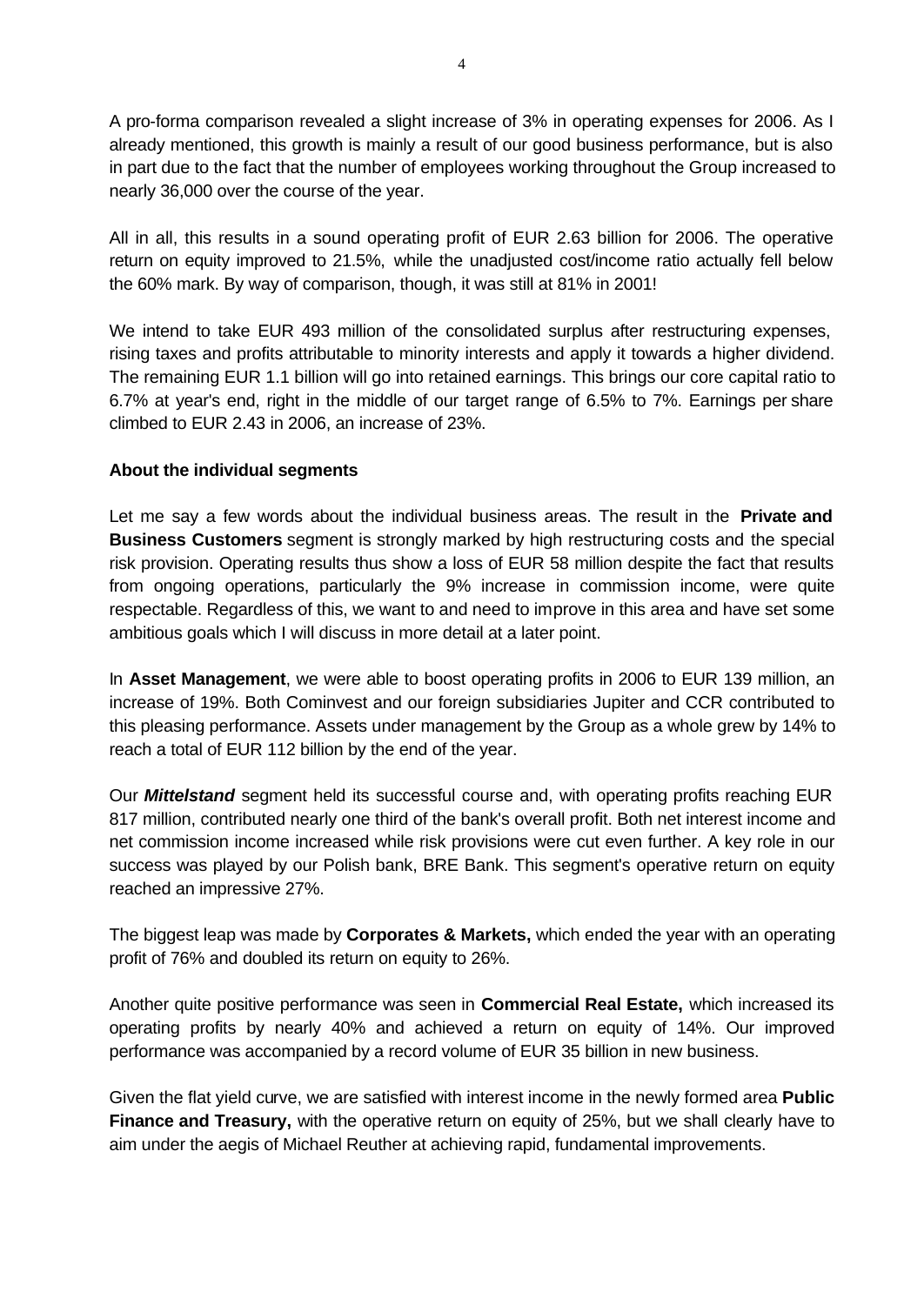## **Programmed for growth**

Ladies and Gentlemen, these figures show that we have achieved a great deal in recent years. After working hard to become leaner and fitter, and adjusting to changed market conditions, Commerzbank has got back on track and caught up with the European banking sector. We are confident that the gap between our return on equity and that of comparable foreign rivals will gradually close in the years ahead.

So we won't be resting on our laurels, but have raised the bar for this year's after-tax returns from 11% to over 12%. This is only a stop-off point, though, on our way to our goal of a steady 15% by 2010.

To reach that goal, we have to keep a firm grip on costs and continue shifting income toward the comparably stable commission income. At the same time, we expect the Basel II rules to provide us some relief, and intend to step up our capital-management activities on the whole. Of course, now that Germany's economic development has finally taken off, we expect this to give us an additional boost. My impression is that Germany has spent the past few years subjected to drastic remedies, and is now in an upbeat mood both politically and economically – thereby providing fertile soil for our *Mittelstand* and Commercial Real Estate segments.

We want to seize these opportunities, and to do so have dictated an **offensive strategy** for the upcoming years and implemented efficiency and growth programmes in all operative departments: This applies to **Retail Banking** in particular, where we see enormous potential. There our target is to achieve an operative return on equity of at least 18% by 2010. To do so, we launched the **'Growth for the Future'** campaign last autumn, which calls for additional investments of around EUR 400 million by 2009 for staff and equipment as well as our vision of intensive customer service branch offices which, by the end of this year, will increase in number to around 260. In addition, we will create 700 new jobs in sales throughout the Group. Our aim here is to attract around 800,000 new private customers by 2009 for both our branch business and comdirect.

These efforts have got off to a very promising start. In the branch business alone, products such as Topzins investments and free current accounts have already succeeded in attracting more than 90,000 new customers since mid-October.

Special initiatives have already helped us make good progress in other areas of our retail business, as well: Our **Private Banking** services, offered at 37 locations across the country for the greatest density of private-banking outlets in Germany, acquired more than 2,400 new wealthy private clients within the space of two years. With a total of 22,400 clients around the world and assets under management of over EUR 25 billion, we are among Germany's top three players in this lucrative segment. During that same period of time, more than 50,000 new **corporate customers** chose Commerzbank. And over the past two years, **comdirect** has acquired more than 180,000 new customers.

We will continue to follow a **two-brand strategy** in order to assert ourselves successfully on the fiercely competitive private banking market. It is the perfect response to customers' varied and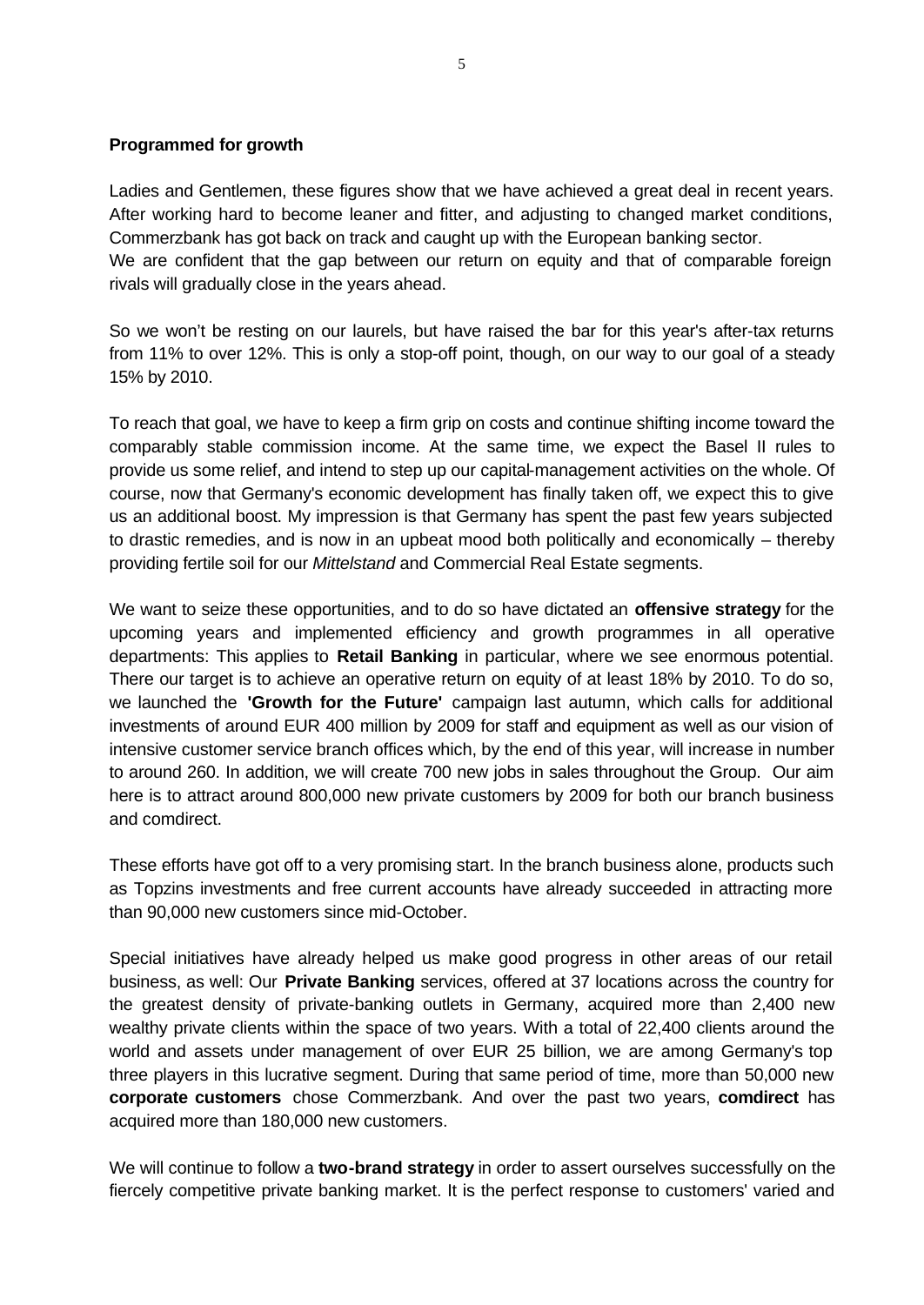more frequently changing needs. This strategy combines the advantages of a flexible brokerage – comdirect bank – with those of a widespread branch bank which focuses on proximity to its customers and advisory services. This model has now proven successful for more than ten years, and we're certain that it also represents the ideal model of the future, one very likely to be imitated by others.

At the same time, we want to initiate targeted qualification measures to take our employees up another notch with regard to their advisory services and quality. Apparently we've been doing quite a few things right, a fact confirmed by Stiftung Warentest, which ranked us highest at 1.6 of all institutions tested with regard to our credit advisory services.

Our growth programme **Alpha** is in place in the **Asset Management** segment. Here, too, we are investing heavily in product quality, innovation and in our focus on customers and sales, with the goal of massively increasing the assets under management by Cominvest from their current level of EUR 58 billion to around EUR 100 billion by 2011. Our attractive range of products and services as well as excellent performance – 70% of Cominvest funds outperformed their benchmark in 2006 – make us confident in our ability to generate once again an inflow of funds to the private investment fund business as early as this year. Unlike private customers, institutional clients generated a high inflow of funds in the past year of EUR 4.5 billion, thereby putting them ahead of target. Targeted expansion of third-party and internal sales activities within the framework of the Alpha programme will play an important role. Over the course of the next few years, we intend to increase their contribution towards overall sales from the current level of nearly 40% to around 50%.

As in retail banking, our excellent portfolio management work also received praise from outside the bank: A well-known business magazine named Cominvest the "Shooting Star of the Year".

Growth will remain the order of the day in our *Mittelstand* segment, as well. Figures clearly show that this segment is running smoothly, yet this is precisely where we want to make the most of the economic upswing to continue our expansion efforts and further increase profitability.

Back on the home market, our **Move to the Top** programme is still in place and has already succeeded in attracting over 12,000 new SME clients since 2004. Our original, fairly ambitious goal started out at 9,000. Meanwhile, one out of every three companies in Germany with an annual turnover of over EUR 2.5 million has an account at Commerzbank. Through innovative products specially tailored to meet the needs of medium-sized companies, top-quality advisory services, swift credit decisions and close interaction between Corporate Banking and Investment Banking, we have systematically worked to gain a competitive advantage. Because of this, we have every right to declare ourselves Germany's **number one** SME bank. A recent study conducted by the Association of Independent Entrepreneurs has now confirmed our progress in the areas of SME-focus, the quality of advisory services provided and competitive pricing.

All in all, we ranked above all of our key competitors. This year we will continue to promote cooperation between the two worlds of more traditional banking and the modern capital markets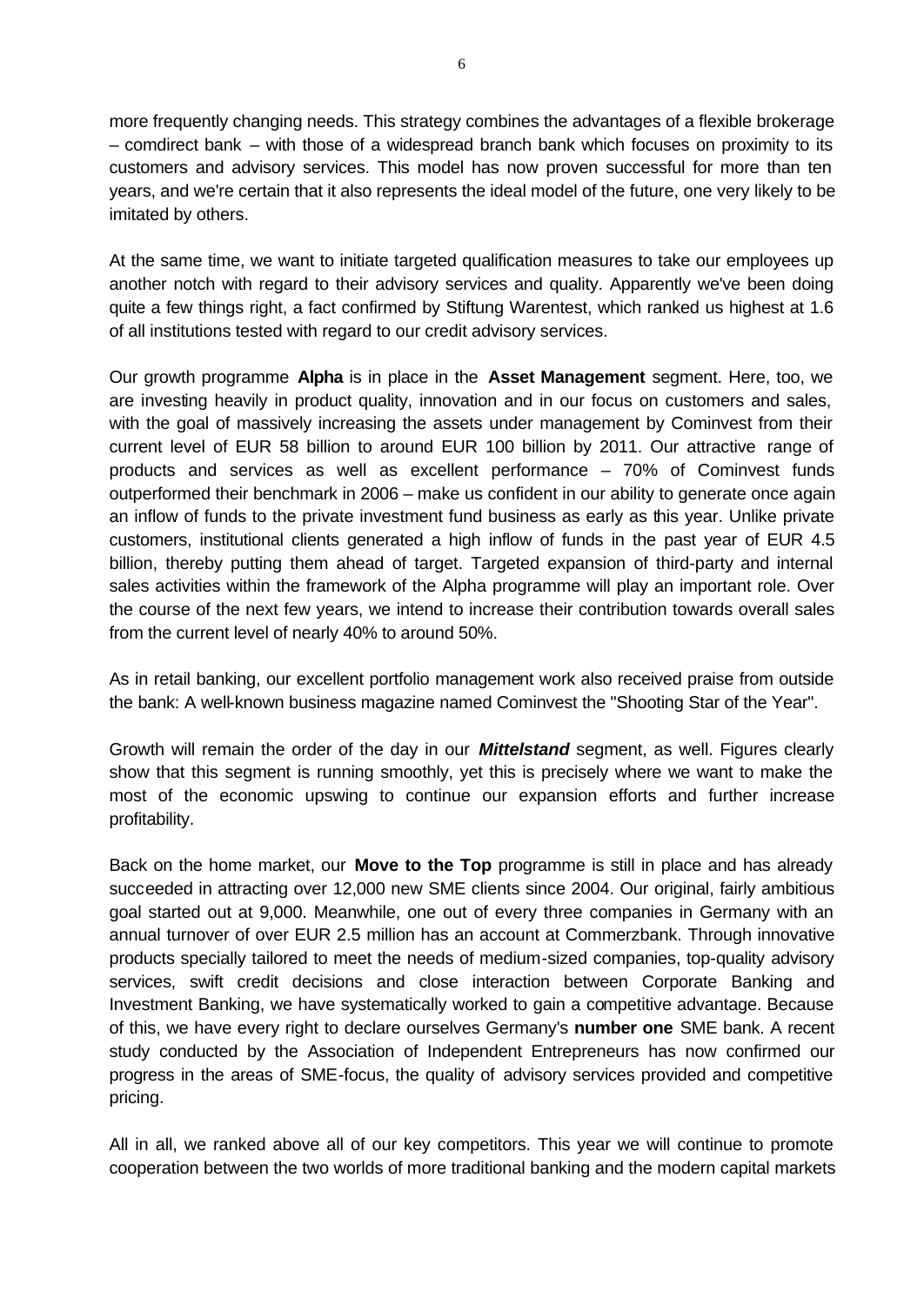business in an effort to maintain our lead as well as offer larger SMEs and large corporations even greater quality.

In **Corporates & Markets**, our investment banking segment, we are aiming for a sustained operating return of over 20%. We see opportunities for growth in many different products in all areas of Sales, Markets, Corporate Finance and Client Relationship Management, which advises large and multinational corporations.

After having achieved a market share of over 21% last year, which positioned us as Germany's market leader, structured products will continue to play an important role in the future. We plan on taking this offer and selectively gaining a foothold in both the American and Asian markets. More intense cooperation with Eurohypo also holds considerable potential. Our prime dictum for all of our business dealings, however, will still be to maintain a strict focus on our customers while minimizing market risks and volatility.

The **Commercial Real Estate** (CRE) segment comprises not only Eurohypo but the activities of CommerzLeasing und Immobilien AG and the open-ended property funds offered by the Commerz Gundbesitz Group, as well. In this segment, we have united all of the real-estate interests of the Commerzbank Group, both on the financing as well as on the investment side, and thus lent the bank an expertise in the area of real estate that is unique within Germany. We expect to enjoy a clear head start on new issues such as REITs, and have set our profit target at an initial operating return of around 16% by 2008.

**Eurohypo**'s integration has been concluded successfully. It's not every day that a takeover of this magnitude proceeds so smoothly and effectively while also generating so many cost and earnings synergies. I can tell you today that, even though Commerzbank and Eurohypo are two legally independent companies, from a strategic, organizational and HR perspective, they make a single unit.

Over the past few years, **Eurohypo** has become a modern, innovative real-estate bank. Mortgage banks used to offer one product only: a long-term loan was entered into the books and remained there until it was due. Today's markets, initiators and investors are globally oriented. They want more than just simple financing and, correspondingly, Eurohypo offers a blend of a professional real-estate business and investment banking for comprehensive realestate investment banking services. This is provided along the entire value chain of complex real-estate transactions, including consultancy, structuring and arranging mortgages, underwriting and syndication. A perfect example of these different roles can be seen in the Citylife project in Milan: In its role as investment bank, Eurohypo serves as both structurer and a classical provider of financing, since a portion of the overall volume appears on its own balance sheet. At the same time, however, Eurohypo is a syndicator which passes on the financing of a large portion of the loan and is then involved in refinancing.

Finally, in **Public Finance and Treasury**, we plan to become one of Europe's leading providers, with the emphasis not so much on balance-sheet growth as on qualitative growth. Given the public sector's financial problems, we see considerable potential for providing structured solutions and achieving added value for our customers and stable earnings for Commerzbank, irrespective of the market situation.